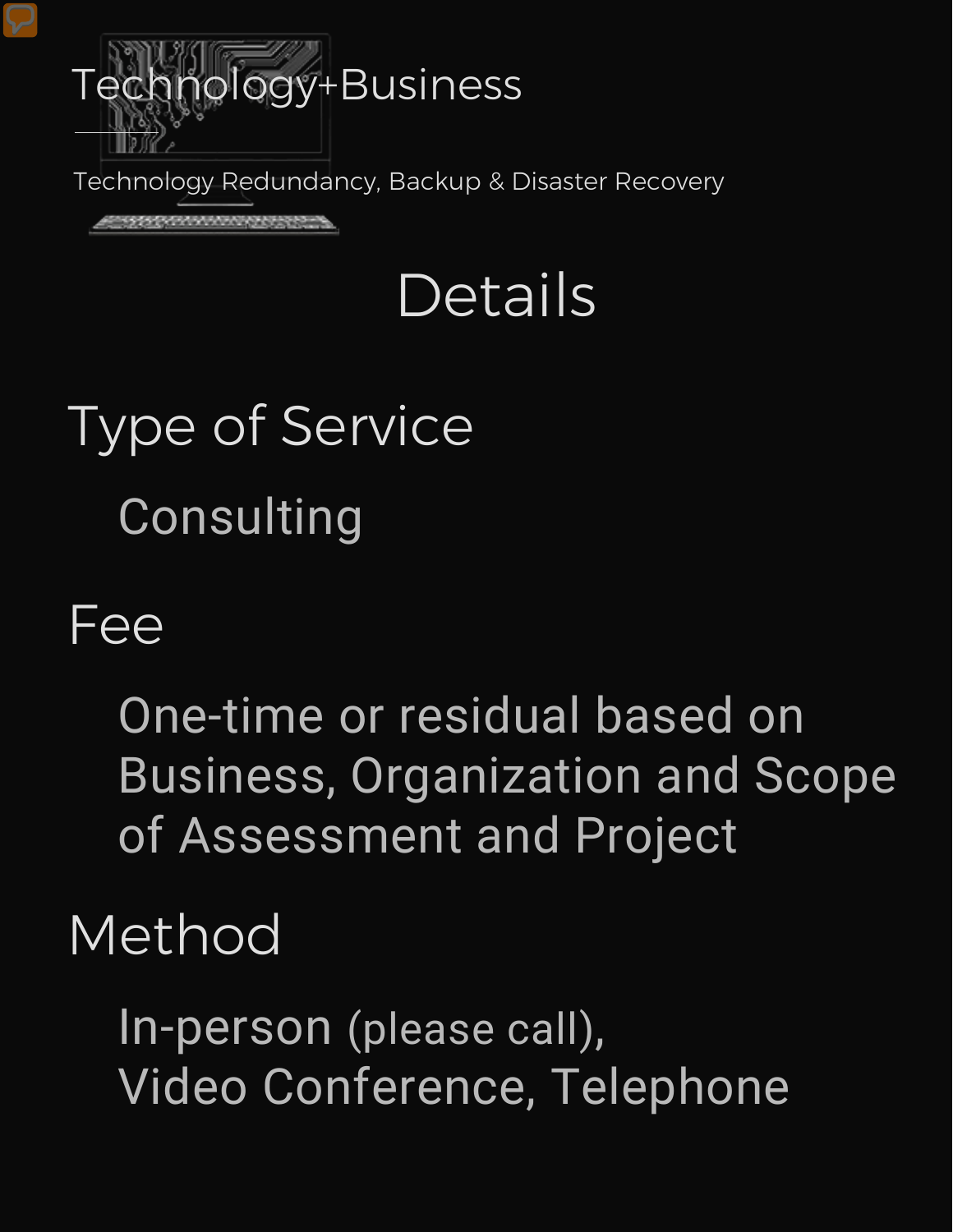### Summary

Detailed hands-on Exploration, Development and Strategy aimed specifically towards building Technology Redundancy, Backup and Disaster Recovery Plans

Features

- Customized to your needs
- Redundancy Strategies
- Backup Plans and Tools
- Disaster Recovery Plans
- DRaaS Best Practices
- (4)-3-2-1 Backup Philosophy
- Multi-Cloud Backup Systems
- Data Hyper-Availability
- Development / Strategy / Planning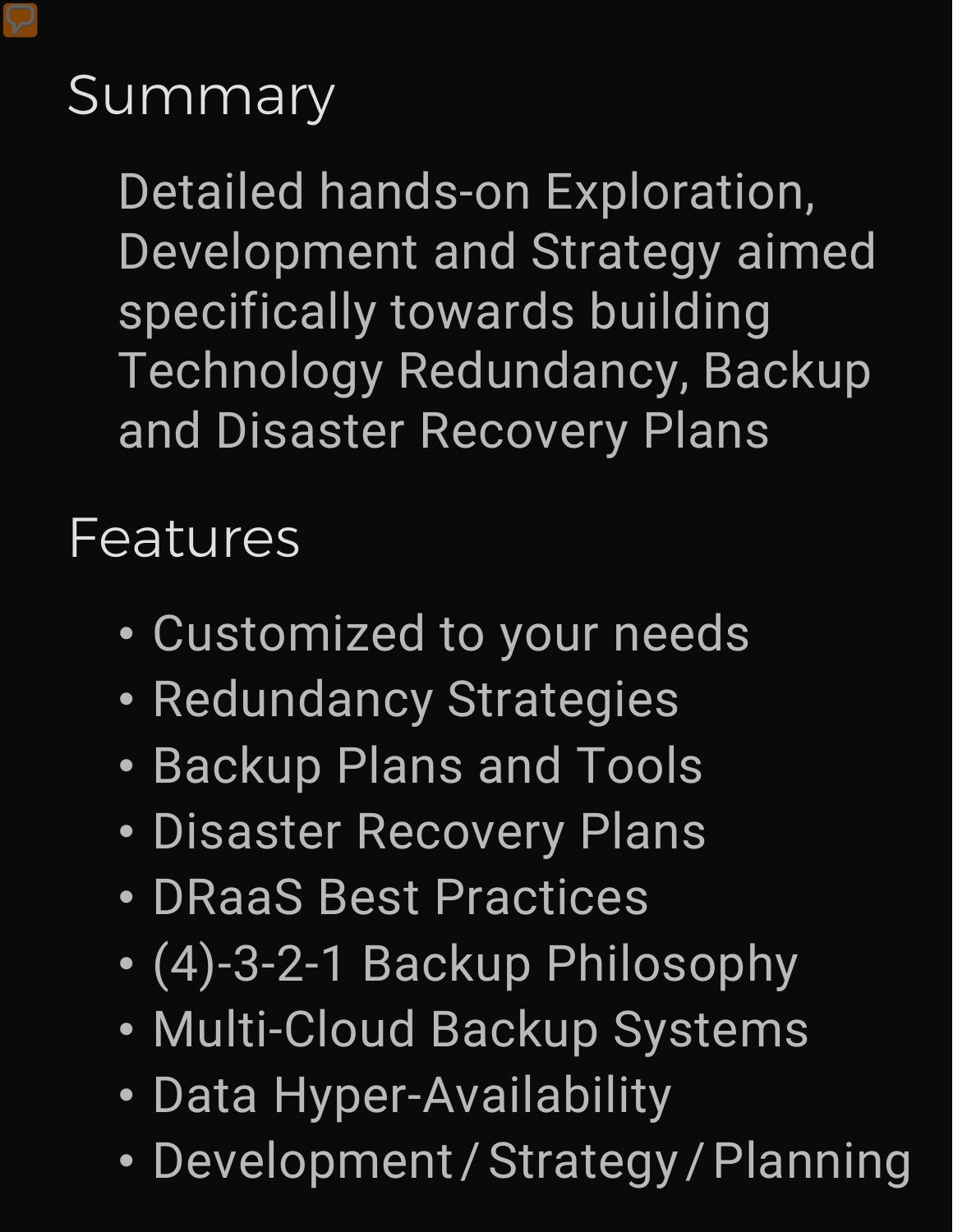### Goals and Expectations

Minimize down time, prevent loss and strive for "Continuous Hyper-Availability of Technology Platforms"

Requirements

Strict Confidentiality Agreement, Willingness to implement Strategies and Plans for Redundancy, Backup and Disaster Recovery of Technology Platforms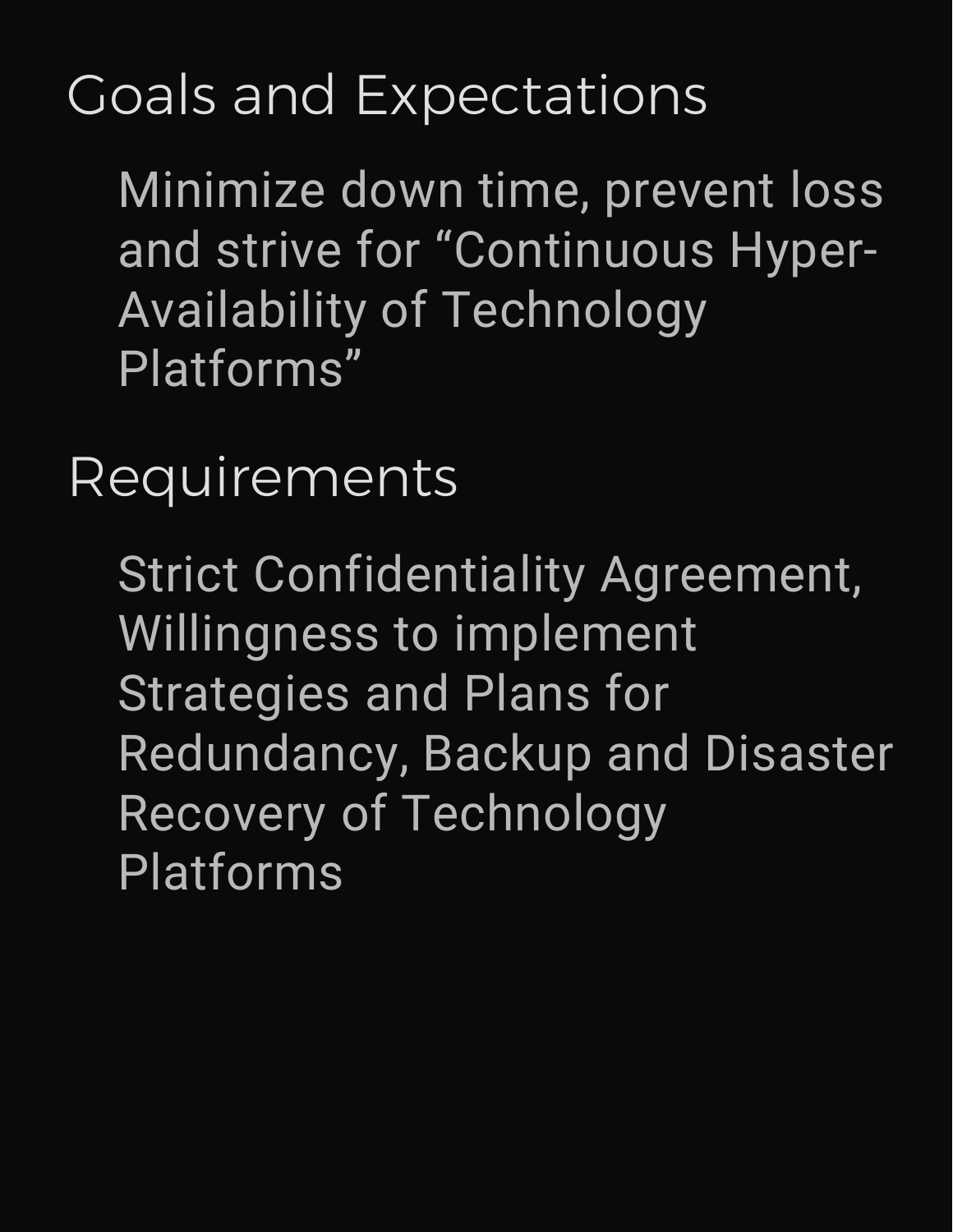### Additional Details

Places utmost importance on building a measured, complete and secure means to build Technology Redundancy, Backup and Disaster Recovery Plans

Platforms and Concepts include but are not limited to:

Veeam Backup Systems and Veeam Availability Suite™ Microsoft Azure Microsoft Sharepoint On and Off-Premise Backup Systems